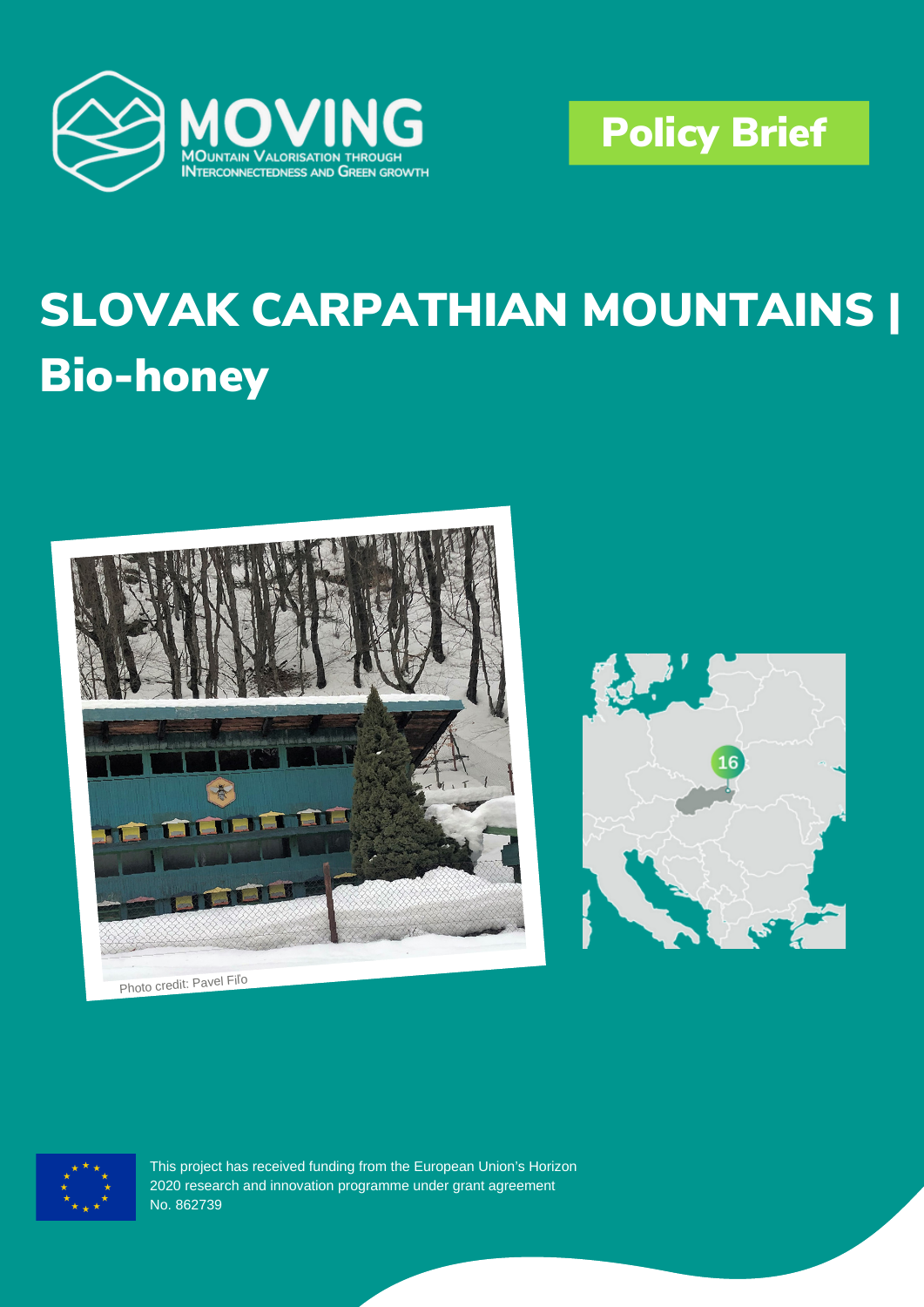

# **Slovak Carpathian Mountains: Bio-honey**

*Author: Diana Surová (CZU Prague)*

#### **Summary**

Humans have used honey as food and medicine since ancient times. Additionally, the importance of bees' presence in a landscape is also laying in the pollination activity of bees as an essential service to biodiversity, food production, and, consequently, human health and survival. In Slovak rural areas, including mountain areas, beekeeping for honey production has a long tradition. Nowadays, beekeeping in Slovakia is becoming increasingly popular. This activity aims to obtain a healthy sugar-substituting product for family consumption and/or to gain an additional family income. Regarding an increasing demand for healthy food products in general, honey in the bio-quality and especially from the local sources is expected to become a highly valued product on the market. Bio-honey production in the Slovak Carpathian Mountains is a new niche that combines innovative thinking and nature-close beekeeping practices. However, beekeeping in general, including bio-honey production, faces challenges resulting from global climate changes, biodiversity losses, socio-demographic changes influencing local land-uses and their management.

Therefore, this value chain is believed to be important for the [MOVING](https://www.moving-h2020.eu/) project due to its high interconnectedness with the local landscape, its contribution to environmental sustainability and its importance on the market of healthy food products. The project could help find solutions for increased resilience and sustainability of beekeeping and bio-honey production in mountain areas. Additionally, the participative approach applied in the project may help improve a network between stakeholders and other interested parties who have been or want to be involved in this value chain.

**Know more about the Slovak Carpathian mountains Reference Region**, its selected value chain and the regional multi-actor platform (MAP), [here.](https://www.moving-h2020.eu/reference_regions/slovak-carpathian-mountains-slovakia/)

#### **Key policy messages**

- Promotion of land-use diversity, autochtonous species and breeds, extensive systems and small-scale farming
- Systematic (territorial) approach
- Improve collaborative governance
- **Environmental education across professions**

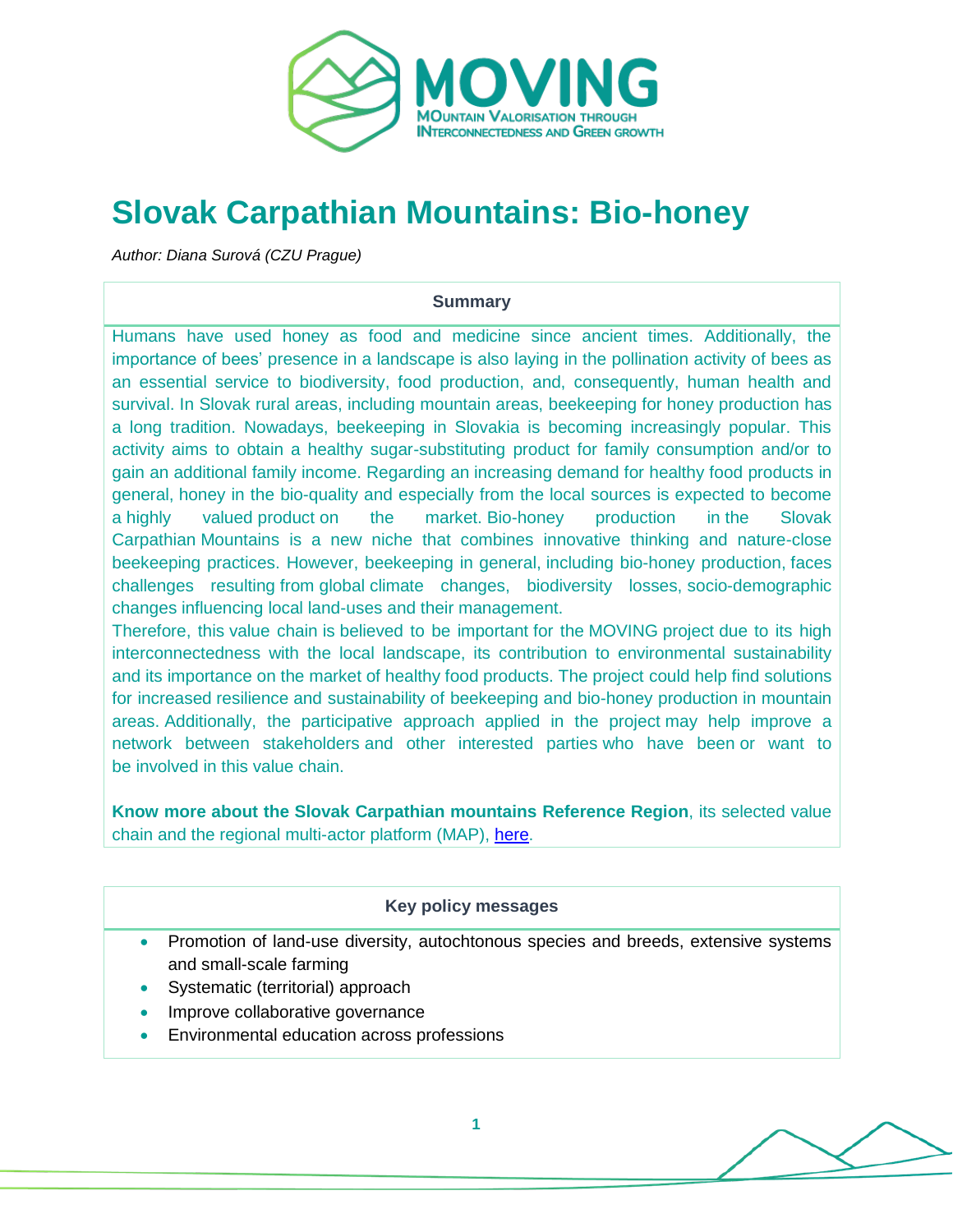

# **1. The Mountain Reference Region (MRR)**

The Mountain Reference Region (MRR) of Slovak Carpathians is a part of the Carpathian region, which is the second most extensive mountain system in Europe after the Alps. Like other mountain areas, the Carpathians in Slovakia form a living environment for unique wildlife with vital biodiversity, important freshwater sources, and human culture. Simultaneously, these areas are threatened by a variety of natural and human impacts.

Agriculture and forestry have an essential effect on the landscape and biodiversity of this region. However, over the last decades, crop and livestock production has been declining, and abandoned cropland lies fallow. Pastures in the Carpathians are especially vulnerable through the combined impacts of climate change and socio-economic dynamics leading to land-use management changes. Forests cover a significant part of the Slovak Carpathians, but they are vulnerable to drought, strong winds, and pest outbreaks. The region faces challenges resulting from global climate changes, biodiversity losses, socio-demographic changes influencing local land-uses and their management.

Several value chains relate to the Slovak mountains, including agricultural products such as cheese and meat, forest wood and non-wood products, medicinal herbs, horse breeding, and beekeeping. From the non-production economic activities, tourism and recreation are vital in the region. Apart from the popular active winter tourism, other types of recreational activities report an increasing demand all year round.

## **2. Bio-honey – a sweet challenge**

Bio-honey production in the Slovak Carpathian Mountains is a new niche that combines innovative thinking and nature-close beekeeping practices. Compared to the lowlands, honey in the mountains is of higher quality due to less intensive agricultural practices, and more areas with forests and meadows. Healthy bee colonies need diverse landscape with high level of biodiversity of autochthonous plants providing bees rich nutrition with nectar and pollen. Healthy bees then contribute to biodiversity of landscape by their presence and pollination. Apart from a clean environment with high biodiversity, bio-honey production requires specific practices of beekeeping. These practices include manual beehive preparation from local resources, use of a natural medicine for bee colonies healing, and winter feeding of bees from their own production, without added sugar. All these specificities simultaneously bring less invasive practices of honey production and higher quality of bee products. These conditions result in lower honey yields than conventional production and make bio-honey more expensive relatively to conventional honey. One of the specificities in the Slovak mountains is the presence of honeydew honey in honey produced close to the forest areas. Unlike flower honey, honeydew has an animal origin made by insects on tree leaves and branches. Bees then transform honeydew into honey in their beehives. Honey containing a large part of honeydew honey is known as "forest honey". It is a relatively rare product because honeydew production depends on many factors but is much in demand by consumers. Its exclusivity allows the higher price of this honey on the market.

**2**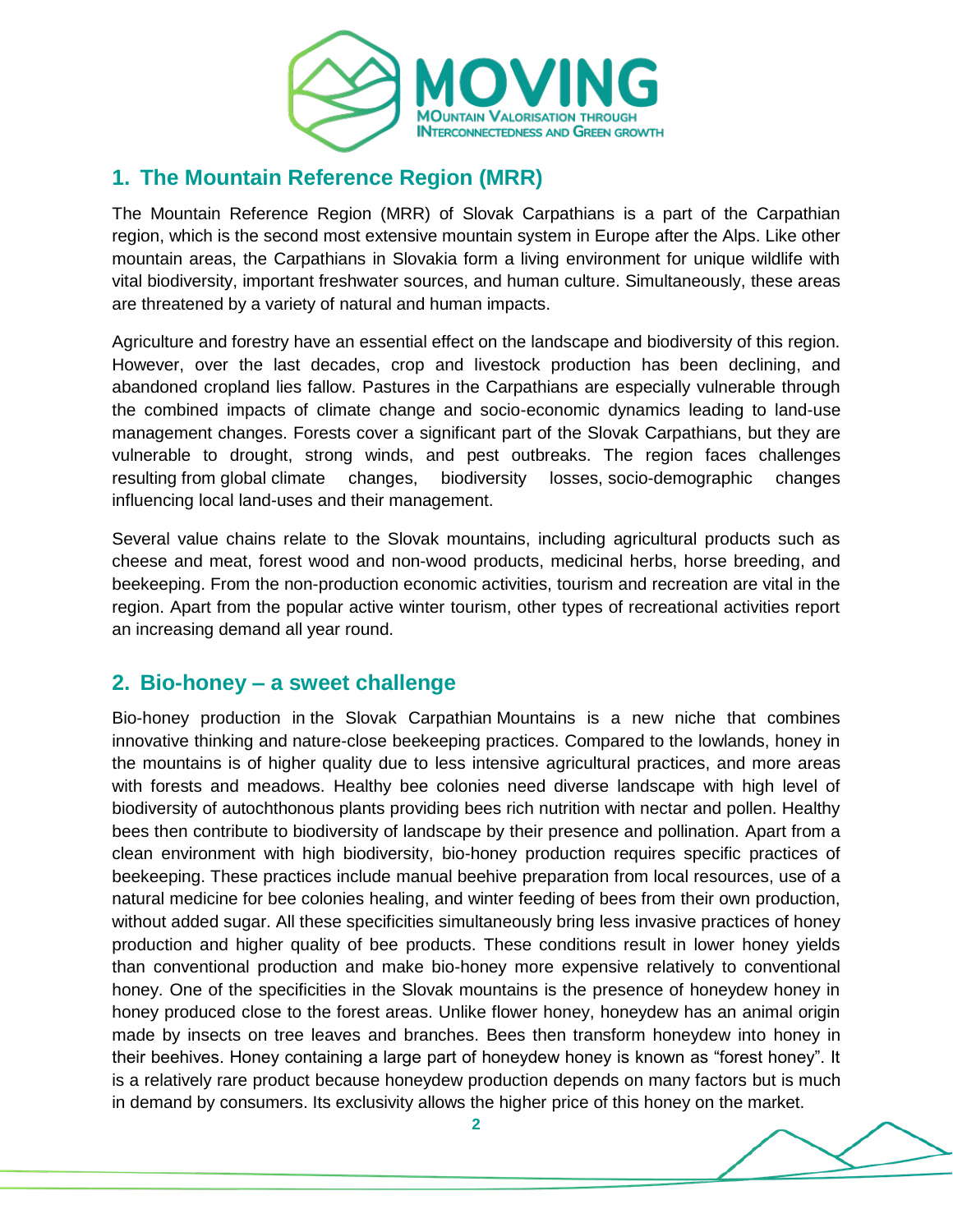

# **3. Value chain contribution to sustainability and resilience of the Mountain Reference Region: barriers and opportunities**

Bees present a crucial part of the environment as plant pollinators, and they are necessary for biodiversity, food production and consequently for human health and surviving. Bees by themselves contribute to the biodiversity in a territory. A healthy landscape for bees means a territory with clean water and a rich diversity of autochthonous plants, flowering at different times of a year without chemical treatment. A healthy, diversified landscape is not a matter of course nowadays. On the global scale, agriculture and forestry lead towards monocultures of crops and tree species. Additionally, the increasing use of pesticides inevitably influences water quality. These changes cause a decrease in bee nutritional diversity, negatively impact their immune system, and decrease their ability to resist diseases, such as parasites and viruses. Honey that contains pesticide residues has lower quality and consequently honey overall risks losing its reputation as a clean natural product, causing a dramatic price decrease.

The Carpathian Mountains have good environmental conditions for bio-honey production due to clean environment and increasing interest in beekeeping by Slovak population. However, the biodiversity level necessary for a good quality of bee pasture would need some attention due to occurring changes at climate level and changes at a societal level. Currently, the key resource for bee pasture - the biodiversity - is considerably impacted by global climate changes causing drought, temperature increase, temperature fluctuations and climate extremes. The irregular temperature fluctuation disrupts the natural annual cycle of bees. Additionally, increasing temperature and drought weaken bee colonies, and make bees more susceptible to diseases. Additionally, the land-use changes especially the abandonment or inappropriate management of pastures and meadows cause gradual reduction in biodiversity. The life-style changes in mountain areas where the living is substituted by recreational and touristic use also impact a diversity and origin of plants in gardens. Beekeepers complain about an overpopulated bear population in mountains causing damages on beehives.

Another critical challenge for beekeepers nowadays is to maintain healthy bee colonies. In this regard, the year-round monitoring and a territorial treatment of bee colonies to reduce parasites that transmit viruses is essential. Bee colonies without parasites in central Europe practically do not exist. The positive aspect in Slovakia is that antibiotic medicine is prohibited in beekeeping, though there are numerous bio-methods to eliminate parasites from bee colonies.

## **4. Policy relevant considerations**

Ongoing changes at environmental and social dimensions bring new challenges to beekeeping and require new approaches and practices. Beekeepers need to adapt if they want to succeed. One of the urgent requirements is a systematic (territorial) approach to beekeeping practices, maintenance, or restoration of healthy bee colonies, and to planning and management of